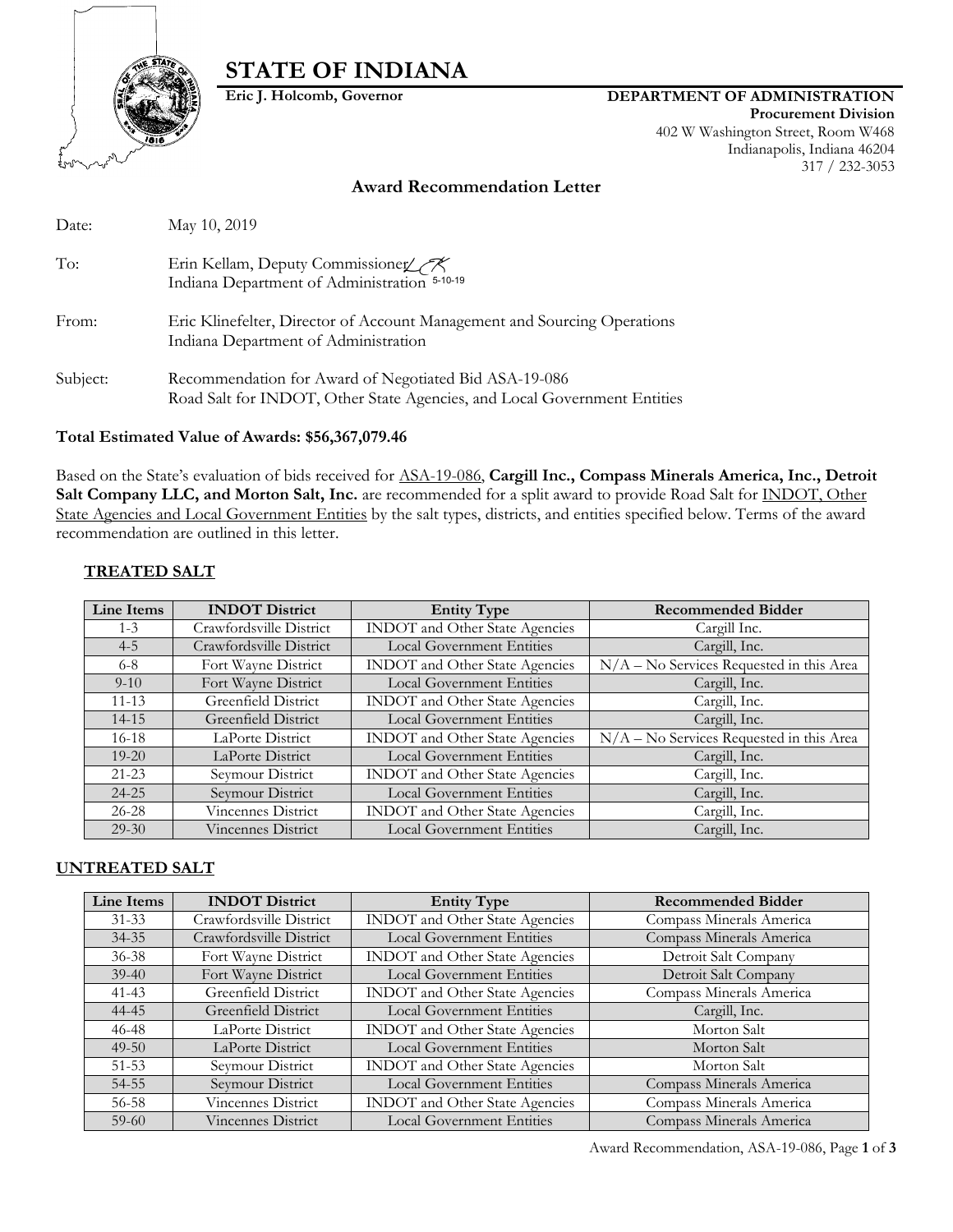# ASA-19-086 requested the items listed below.

# **TREATED SALT**

| Line<br><b>Item</b> | <b>INDOT District</b> | <b>Entity</b>                           | <b>Commitment Range</b> | 2019/2020 Early Fill<br>Quantity (100%) | 2019/2020 Seasonal<br>Quantity (100%) | Unit of<br><b>Measure</b> | <b>Delivery Method</b> |
|---------------------|-----------------------|-----------------------------------------|-------------------------|-----------------------------------------|---------------------------------------|---------------------------|------------------------|
| $\mathbf{1}$        |                       |                                         |                         |                                         |                                       | <b>TON</b>                | Delivered              |
| $\overline{2}$      |                       | <b>INDOT &amp; Other State Agencies</b> | $80 - 120$              | 0                                       | 4,655                                 | <b>TON</b>                | Delivered & Loaded     |
| 3                   | 10-Crawfordsville     |                                         |                         |                                         |                                       | <b>TON</b>                | Pick Up                |
| $\overline{4}$      |                       | <b>Local Governmental Entities</b>      | 80%-120%                | 0                                       | 17,370                                | <b>TON</b>                | Delivered              |
| 5                   |                       |                                         |                         |                                         |                                       | <b>TON</b>                | Pick Up                |
|                     |                       |                                         |                         |                                         |                                       |                           |                        |
| 6                   |                       |                                         |                         |                                         |                                       | <b>TON</b>                | Delivered              |
| 7                   |                       | <b>INDOT &amp; Other State Agencies</b> | 80%-120%                | 0                                       | $\circ$                               | <b>TON</b>                | Delivered & Loaded     |
| $\overline{8}$      | 20-Fort Wayne         |                                         |                         |                                         |                                       | <b>TON</b>                | Pick Up                |
| э                   |                       | Local Governmental Entities             | $80 - 120$              | 0                                       | 2.640                                 | <b>TON</b>                | Delivered              |
| 10 <sub>10</sub>    |                       |                                         |                         |                                         |                                       | <b>TON</b>                | Pick Up                |
| 11                  |                       |                                         |                         |                                         |                                       | <b>TON</b>                | Delivered              |
| 12                  |                       | <b>INDOT &amp; Other State Agencies</b> | $80 - 120$              | $\Omega$                                | 12,315                                | <b>TON</b>                | Delivered & Loaded     |
| 13                  | 30-Greenfield         |                                         |                         |                                         |                                       | <b>TON</b>                | Pick Up                |
| 14                  |                       | <b>Local Governmental Entities</b>      | 80%-120%                | 0                                       | 49,840                                | <b>TON</b>                | Delivered              |
| 15                  |                       |                                         |                         |                                         |                                       | <b>TON</b>                | Pick Up                |
|                     |                       |                                         |                         |                                         |                                       |                           |                        |
| 16                  |                       |                                         |                         |                                         |                                       | <b>TON</b>                | Delivered              |
| 17                  |                       | <b>INDOT &amp; Other State Agencies</b> | 80%-120%                | 0                                       | $\mathbf{0}$                          | <b>TON</b>                | Delivered & Loaded     |
| 18 <sup>2</sup>     | 40-LaPorte            |                                         |                         |                                         |                                       | <b>TON</b>                | Pick Up                |
| 19                  |                       |                                         |                         |                                         |                                       | <b>TON</b>                | Delivered              |
| 20                  |                       | <b>Local Governmental Entities</b>      | 80%-120%                | 0                                       | 32,310                                | TON                       | Pick Up                |
|                     |                       |                                         |                         |                                         |                                       |                           |                        |
| 21                  |                       | <b>INDOT &amp; Other State Agencies</b> | $80 - 120$              | 0                                       | 200                                   | <b>TON</b>                | Delivered              |
| $\overline{22}$     |                       |                                         |                         |                                         |                                       | <b>TON</b>                | Delivered & Loaded     |
| $\overline{23}$     | 50-Seymour            |                                         |                         |                                         |                                       | <b>TON</b>                | Pick Up                |
| $\overline{24}$     |                       | Local Governmental Entities             | $80 - 120$              | 0                                       | 23,855                                | <b>TON</b>                | Delivered              |
| 25                  |                       |                                         |                         |                                         |                                       | <b>TON</b>                | Pick Up                |
|                     |                       |                                         |                         |                                         |                                       |                           |                        |
| 26                  |                       |                                         |                         |                                         | 25                                    | <b>TON</b>                | Delivered              |
| 27                  |                       | <b>INDOT &amp; Other State Agencies</b> | $80 - 120$              | $\circ$                                 |                                       | <b>TON</b>                | Delivered & Loaded     |
| 28                  | 60-Vincennes          |                                         |                         |                                         |                                       | <b>TON</b>                | Pick Up                |
| $\overline{29}$     |                       | <b>Local Governmental Entities</b>      | 80%-120%                | 0                                       | 1,910                                 | <b>TON</b>                | Delivered              |
| 30                  |                       |                                         |                         |                                         |                                       | <b>TON</b>                | Pick Up                |

# **UNTREATED SALT**

| Line<br>ltem | <b>INDOT District</b>       | <b>Entity</b>                                         | <b>Commitment Range</b> | 2019/2020 Early Fill<br>Quantity (100%) | 2019/2020 Seasonal Quantity<br>$(100 \times)$ | Unit of<br><b>Measure</b> | <b>Delivery Method</b> |
|--------------|-----------------------------|-------------------------------------------------------|-------------------------|-----------------------------------------|-----------------------------------------------|---------------------------|------------------------|
| 31           |                             | <b>INDOT &amp; Other State Agencies</b>               | $80 - 120$              | 34,803                                  |                                               | <b>TON</b>                | Delivered              |
| 32           |                             |                                                       |                         |                                         | 42.955                                        | <b>TON</b>                | Delivered & Loaded     |
| 33           | 10-Crawfordsville           |                                                       |                         |                                         |                                               | <b>TON</b>                | Pick Up                |
| 34           |                             | Local Governmental Entities                           | $80 - 120$              | $\mathbf{0}$                            | 20.865                                        | <b>TON</b><br><b>TON</b>  | Delivered              |
| 35           |                             |                                                       |                         |                                         |                                               |                           | Pick Up                |
| 36           |                             |                                                       |                         |                                         |                                               | <b>TON</b>                | Delivered              |
| 37           |                             | <b>INDOT &amp; Other State Agencies</b>               | $80 - 120$              | 10,000                                  | 55,000                                        | <b>TON</b>                | Delivered & Loaded     |
| 38           | 20-Fort Wayne               |                                                       |                         |                                         |                                               | <b>TON</b>                | Pick Up                |
| 39           |                             |                                                       |                         |                                         |                                               | <b>TON</b>                | Delivered              |
| 40           |                             | Local Governmental Entities                           | $80 - 120$              | $\circ$                                 | 30,108                                        | <b>TON</b>                | Pick Up                |
|              |                             |                                                       |                         |                                         |                                               |                           |                        |
| 41           |                             | <b>INDOT &amp; Other State Agencies</b>               |                         |                                         |                                               | <b>TON</b>                | Delivered              |
| 42           |                             |                                                       | $80 - 120$              | 21,000                                  | 30,080                                        | <b>TON</b>                | Delivered & Loaded     |
| 43           | 30-Greenfield               |                                                       |                         |                                         |                                               | <b>TON</b>                | Pick Up                |
| 44<br>45     |                             | Local Governmental Entities                           | $80 - 120$              | $\mathbf 0$                             | 16,740                                        | <b>TON</b><br><b>TON</b>  | Delivered<br>Pick Up   |
|              |                             |                                                       |                         |                                         |                                               |                           |                        |
| 46           |                             | <b>INDOT &amp; Other State Agencies</b>               | $80 - 120$              | 15,000                                  | 63,950                                        | <b>TON</b>                | Delivered              |
| 47           |                             |                                                       |                         |                                         |                                               | <b>TON</b>                | Delivered & Loaded     |
| 48           | 40-LaPorte                  |                                                       |                         |                                         |                                               | <b>TON</b>                | Pick Up                |
| 49           |                             | Local Governmental Entities                           | 80%-120%                | $\circ$                                 | 77,890                                        | <b>TON</b>                | Delivered              |
| 50           |                             |                                                       |                         |                                         |                                               | <b>TON</b>                | Pick Up                |
|              |                             |                                                       |                         |                                         |                                               |                           |                        |
| 51           |                             |                                                       |                         |                                         |                                               | <b>TON</b>                | Delivered              |
| 52           | 50-Seymour                  | <b>INDOT &amp; Other State Agencies</b>               | $80 - 120$              | 6,500                                   | 34,100                                        | <b>TON</b>                | Delivered & Loaded     |
| 53           |                             |                                                       |                         |                                         |                                               | <b>TON</b>                | Pick Up                |
| 54           |                             | <b>Local Governmental Entities</b>                    | $80 - 120$              | 0                                       | 16,835                                        | <b>TON</b>                | Delivered              |
| 55           |                             |                                                       |                         |                                         |                                               | <b>TON</b>                | Pick Up                |
| 56           |                             |                                                       |                         |                                         |                                               | <b>TON</b>                | Delivered              |
| 57           |                             | <b>INDOT &amp; Other State Agencies</b><br>$80 - 120$ |                         | 12,000                                  | 12,000                                        | <b>TON</b>                | Delivered & Loaded     |
| 58           | 60-Vincennes                |                                                       |                         |                                         |                                               | <b>TON</b>                | Pick Up                |
| 59           | Local Governmental Entities |                                                       |                         |                                         |                                               | <b>TON</b>                | Delivered              |
| 60           |                             |                                                       | 80%-120%                | $\Omega$                                | 9.180                                         | <b>TON</b>                | Pick Up                |

Award Recommendation, ASA-19-086, Page **2** of **3**